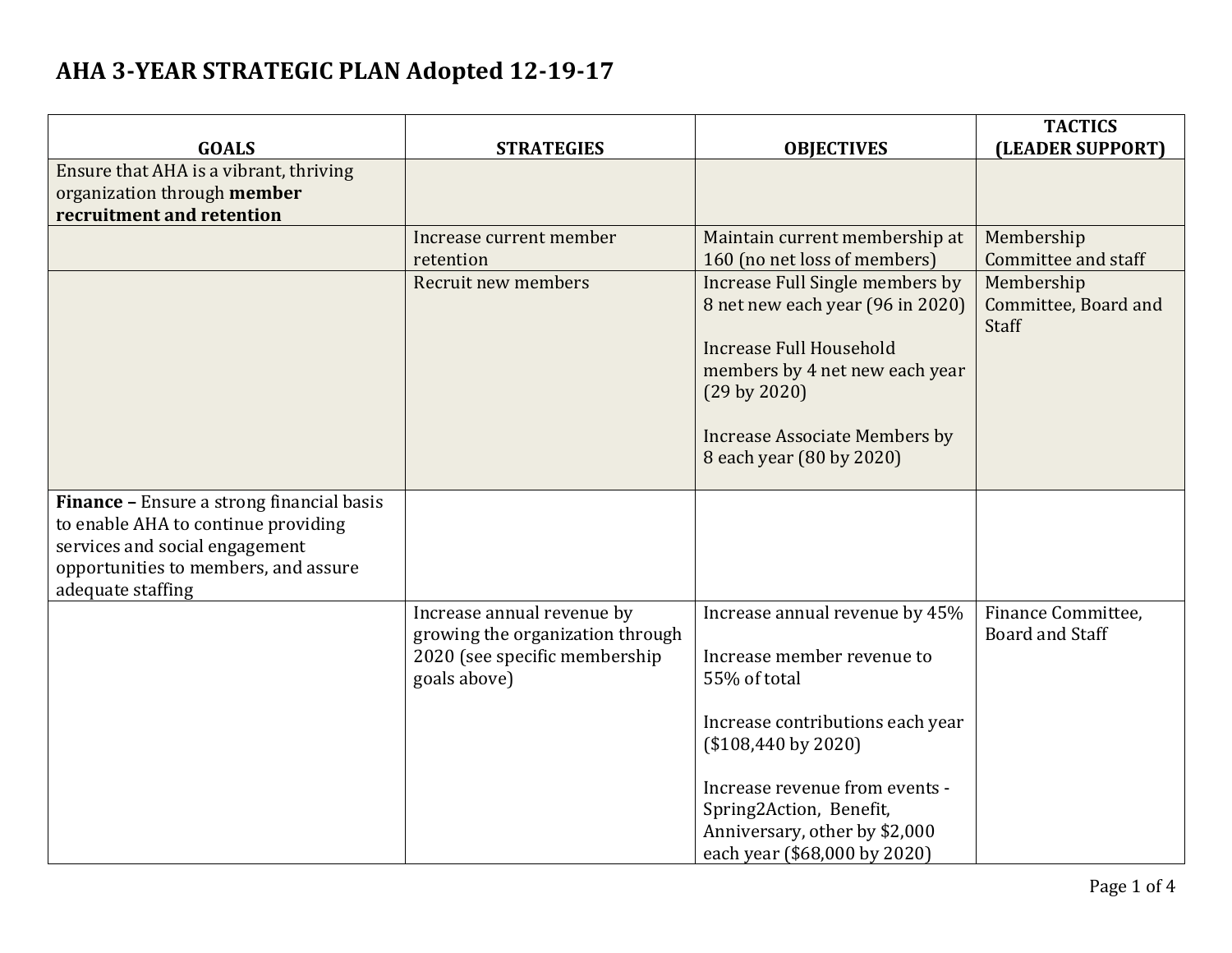| <b>GOALS</b>                                              | <b>STRATEGIES</b>                                                                                                                                          | <b>OBJECTIVES</b>                                                                                                                                  | <b>TACTICS</b><br>(LEADER SUPPORT)                         |
|-----------------------------------------------------------|------------------------------------------------------------------------------------------------------------------------------------------------------------|----------------------------------------------------------------------------------------------------------------------------------------------------|------------------------------------------------------------|
|                                                           |                                                                                                                                                            | Increase Member dues from<br>\$550 to \$600, \$800 to \$850 and<br>Associate dues from \$250 to<br>\$300 in 2019<br><b>Increase Planned giving</b> |                                                            |
|                                                           |                                                                                                                                                            | initiative to receive \$1,250 more<br>each year<br>Beyond Gala, engage the<br>Alexandria Business Community                                        |                                                            |
|                                                           |                                                                                                                                                            | and raise \$5,000 in 2019 and<br>\$7,500 in 2020                                                                                                   |                                                            |
|                                                           | Increase expense budget to match<br>organizational growth                                                                                                  | Increase annual expenses to<br>\$183,000 in 2020<br>Retain 1.88 FTE staff                                                                          |                                                            |
|                                                           | Maintain professional level<br>financial reports and activities                                                                                            | Hire a part-time<br>CPA/bookkeeper by January<br>2019                                                                                              | Board and Staff                                            |
| Programs - provide programs that enrich<br>members' lives |                                                                                                                                                            |                                                                                                                                                    |                                                            |
|                                                           | Evaluate existing and retain<br>successful social and educational<br>programs<br>Add new social and educational<br>programs that increase<br>participation | Increase member participation<br>by 10% by December 2018                                                                                           | <b>Program Committee</b><br>Penny Roberts/Alan<br>Dinsmore |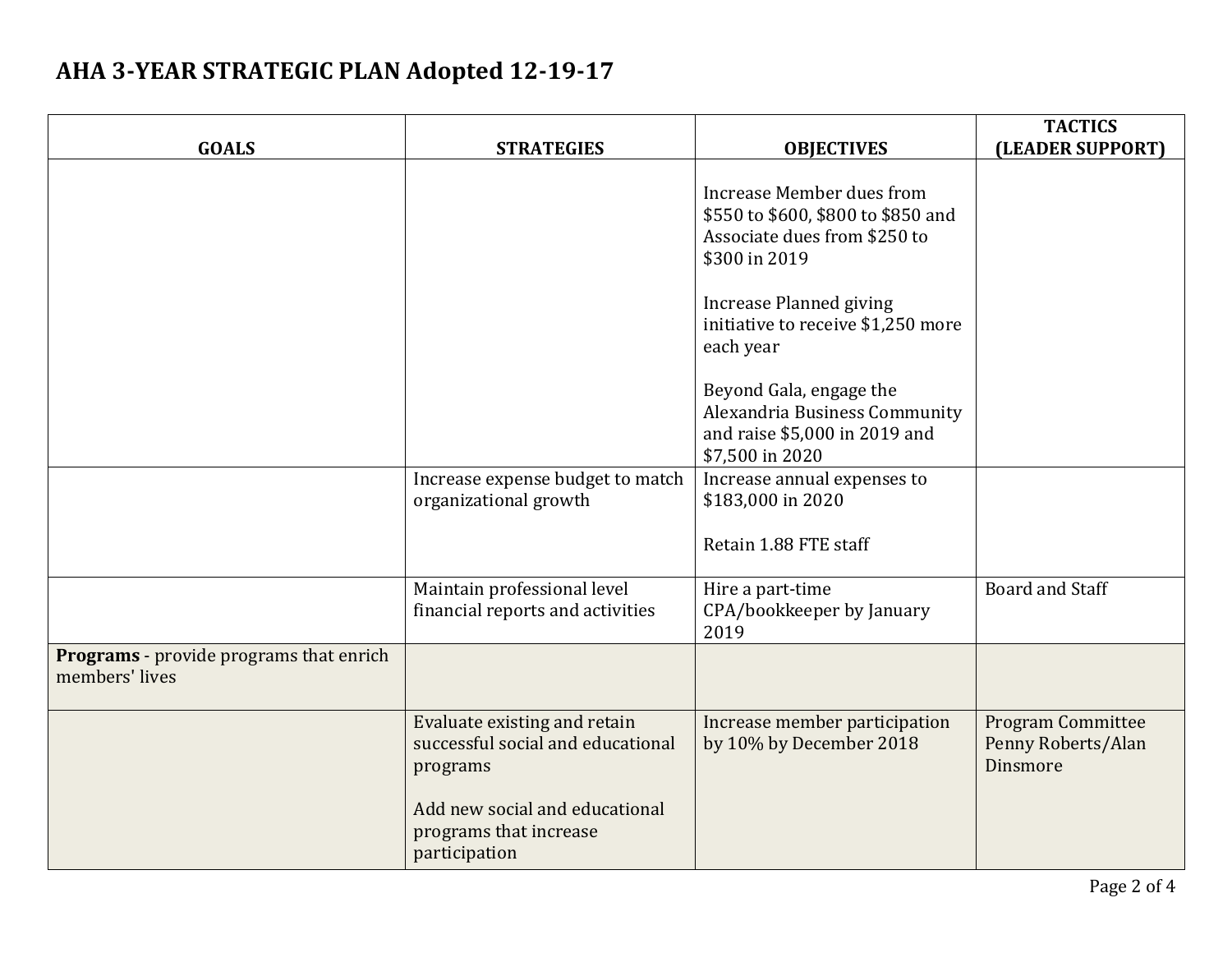| <b>GOALS</b>                                                    | <b>STRATEGIES</b>                                                                                                                    | <b>OBJECTIVES</b>                                                                                                           | <b>TACTICS</b><br>(LEADER SUPPORT)                                                  |
|-----------------------------------------------------------------|--------------------------------------------------------------------------------------------------------------------------------------|-----------------------------------------------------------------------------------------------------------------------------|-------------------------------------------------------------------------------------|
|                                                                 |                                                                                                                                      | Increase interest groups by 2 in<br>2018                                                                                    | <b>Program Committee</b>                                                            |
| <b>Services - Provide services that match</b><br>members' needs |                                                                                                                                      |                                                                                                                             |                                                                                     |
|                                                                 | Maintain ability to meet needs<br>and requests of AHA members<br>and plan for future needs                                           | Short email survey of members -<br>To be determined by<br>Membership Committee                                              | Membership<br>Committee & staff                                                     |
|                                                                 | Maintain and evaluate Buddy<br>Program                                                                                               | Maintain a corps of at least 20<br>Buddies to assist members with<br>short- or long-term needs                              | <b>Member Services</b><br>Subcommittee (Susan<br>Pettey and committee)<br>and staff |
|                                                                 | Assist AHA members with<br>medical visits                                                                                            |                                                                                                                             | <b>Member Services</b><br>Subcommittee (Susan<br>Pettey and committee)<br>and staff |
| Continue to develop dynamic leadership<br>for AHA               |                                                                                                                                      |                                                                                                                             |                                                                                     |
|                                                                 | Strengthen Board participation<br>and involvement<br>Incorporate leadership<br>development in all Governance<br>Committee activities | Board members attend at least<br>80% of meetings<br>Every Board member serves on<br>at least one committee or work<br>group | <b>Governance Committee</b>                                                         |
|                                                                 | Strengthen committee and work<br>group participation and<br>involvement                                                              | Committee and work group<br>members attend 80% of<br>meetings                                                               | Each individual<br>committee or work<br>group (identify all)                        |